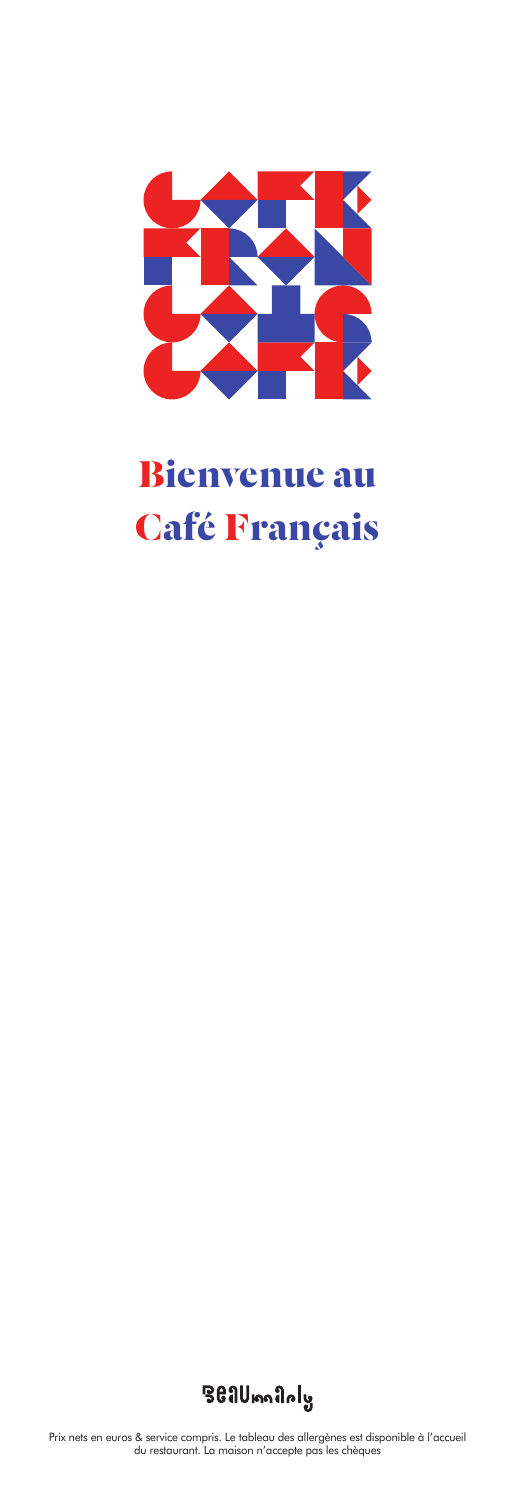# **Kiddie's menu** <sup>14</sup>

Fresh drink

Mini burger, fries or Fish & Chips, fries

1 scoop of ice cream, Chocolate cake or Little Fruits salad

# **Delicatessen**

Homemade Houmous & grilled twine 11 Melon plate 16 / Culatello 24 Pâté en croûte, chesnuts, prunes & pistachio 15 Giant snails from Bourgogne, Eric Robert MOF 17 Duck foie gras & farmhouse bread 24 Culatello de Parme finely sliced & farmhouse bread 22

Homemade white Taram & toast15 Smocked salmon from Scotland, homemade blinis 27

#### **Eggs**

#### Scramble eggs, fried or omelette plain 12

or with : ham, cheese, herbs, bacon, mushrooms or smocked salmon (from 9 am to 7pm) 16

#### Benedict eggs

smocked salmon, bacon or avocado 18

# **Sandwichs**

Club sandwich : Chiken & bacon 19 / Smocked salmon 22

The Cheesburger of Café Français 22 The Vegan burger of Café Français 25 Croque-monsieur Beaumarly 17

# **Salads**

Quinoa Salad, avocado & chou kale 16 Greek Salad, fêta, kalamata olives, cucumber, tomatoes 19 Caesar Salad, chiken & bacon 20 Salad Bowl of Café Français 22 Salade niçoise tuna, anchovies, black olives & lettuce 22

#### **Starter**

Starter of the day 14 Gaspacho 12 Traditional tomatoes, cucumber & soft egg 17 Whole artichoke & vinaigrette 18 White aspergus & muslin 25

Crispy fresh goat, honey & rosmary 16 Avocado toast, bush cheeses, soft eggs, & farmahouse bread 15 Burrata & tomatoes 19

Cod ceviche with spices 17 Marinated salmon & tozazu sauce 20

# **Main courses**

Penne, tomatoes & basil, gently spiced 19

Today's special 20 Bourguignon beef & good mashed potatoes 25 Beef Tartare, seasoned for you, fries & mesclun 21 Beef carpaccio, argula & parmesan 24 Roasted chiken Supreme, short juice & mashed potatoes 26 Steak, in a really pepper saltire, homemade fries 28 Veal liver, grape sauce & balsamic, good mashed potatoes 28 Crispy Milanese, penne tomatoe 29

Swordfish carpaccio & homemade fries 27 Roasted back salmon, choron sauce & mashed potatoes

#### $28$

Gently cooked Cod, spinash shoots & mashed potatoes 29 Half-cooked sesame Tuna, thaï sauce & white rice 31